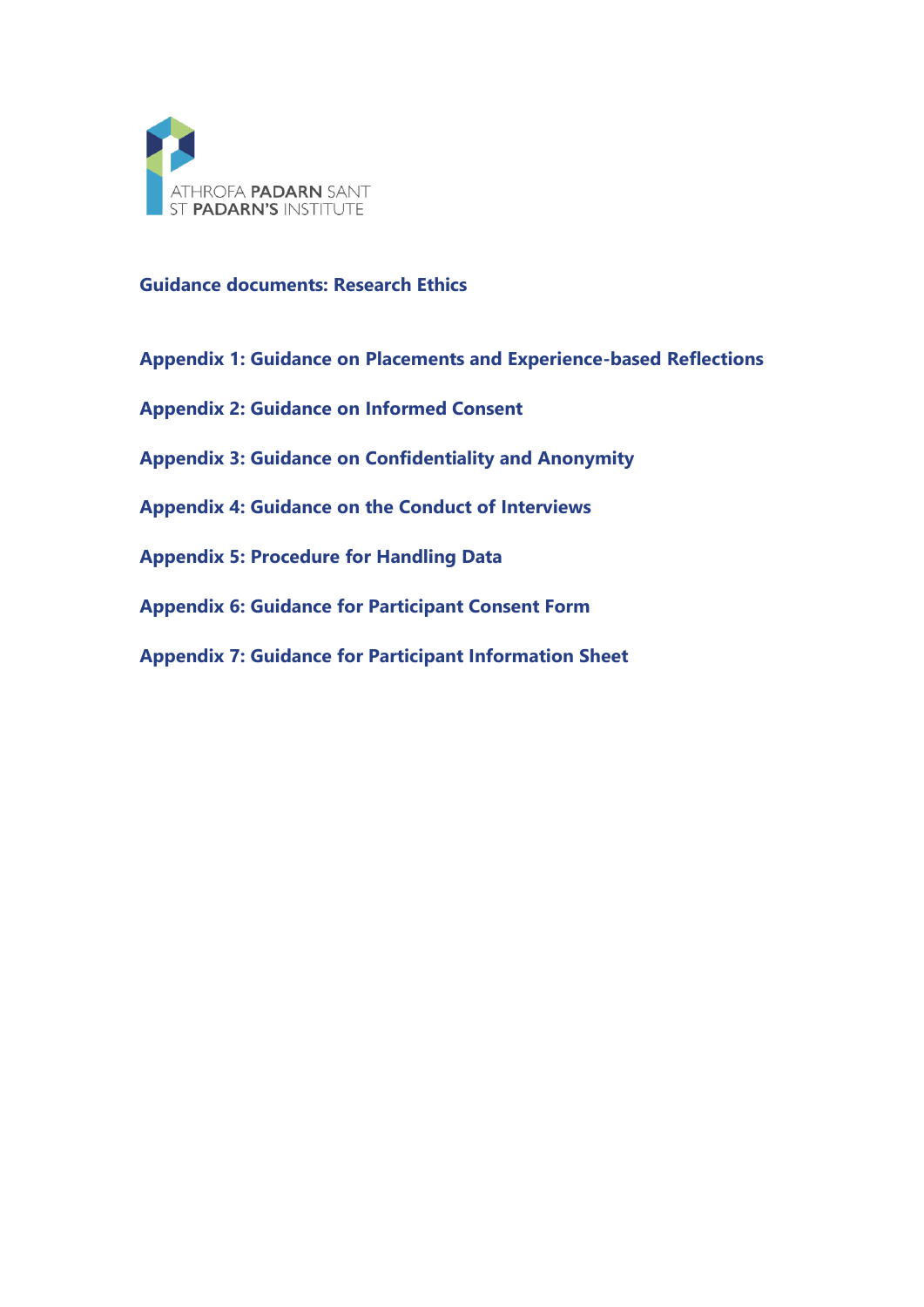### **Appendix 1: Guidance on Placements and Experience-based Reflections**

Work leading to placement or other experience-based reflections does not generally count as research for the purposes of this policy. Although the student may use encounters with others for their reflections, the emphasis of these forms of assessment is on self-reflection and integrating that with critical theological enquiry. The sources for reflection will primarily include journals, personal stories, evaluation by others of a specific activity with which the student was recently involved, and similar sources, rather than people's personal details. They are less likely to involve what are clearly research methods such as questionnaires, interviews, focus groups or formal observation of individuals. When they do include such methods, or if there are other reasons to judge that a formal research project is being undertaken, the ethics approval process must be followed**.**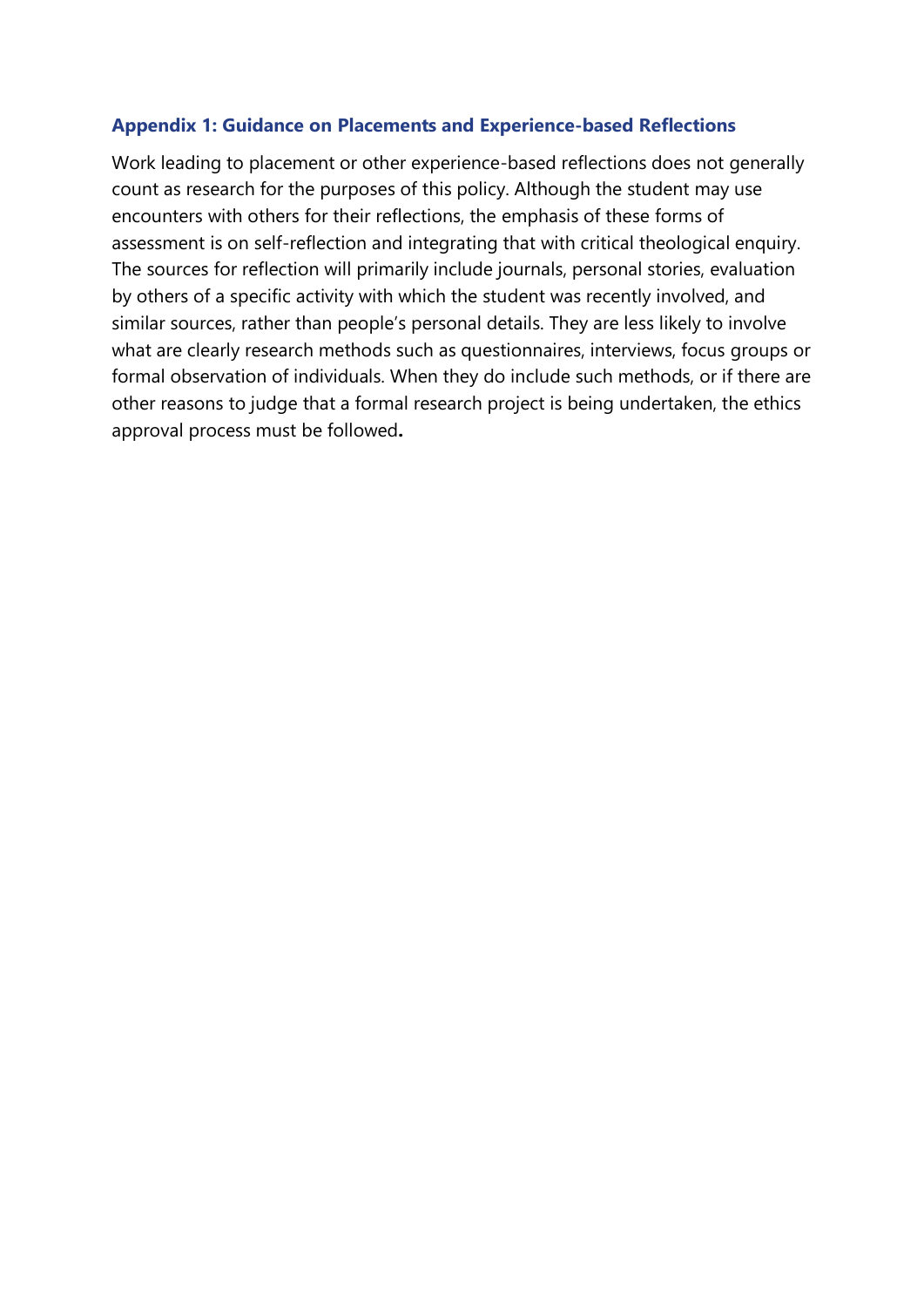#### **Appendix 2: Guidance on Informed Consent**

All participants in research must give their informed consent to participate. Where specific individuals are invited, their consent should be obtained in writing. Participants must have been informed, in writing, of the nature of the research and their participation in it, of any risks, and of the intended use for any information they give. In this way their consent will be informed, valid, and freely given. The extent of the readership of the final project should also make clear: whether it will be read only by examiners, available to library users, or be published more widely. In addition, permission for the proposed research must also be sought from any institution, school, or church, where the research takes place. Where participants are recruited from clients of a particular service-provider, whether public or private, written permission must be sought from that provider, e.g., NHS, Social Services, or the Prison Service. Where participants under the age of 16 are involved in any research, informed consent must be obtained in writing from their parents or legal guardians. Specific consent must be obtained where interviews or observations are going to be audio or video recorded. The right for a participant to withdraw from the research and withdraw their consent at any time during the phase of the research in which the learners is gathering data must be made clear and the mechanism to do so communicated to the participant.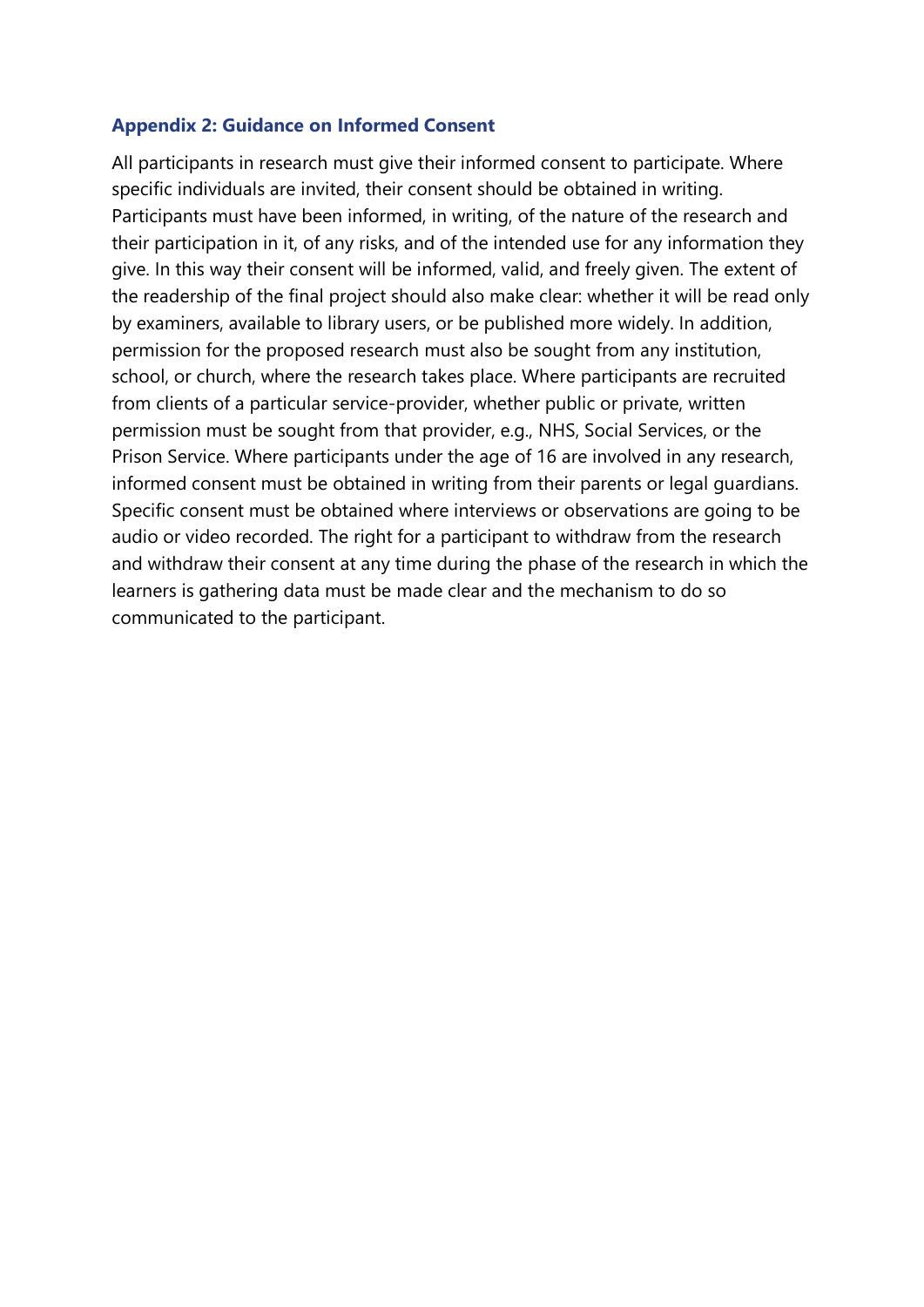# **Appendix 3: Guidance on Confidentiality and Anonymity**

- The confidentiality of participants must be respected, particularly with respect to any personal information obtained from them. Participants must be informed, in writing, of how this will be secured.
- Normally, information used in final forms of assessment must be anonymised, along with the details of other identifying information (e.g., the names of local churches or projects). Descriptions of the location of research should be general rather than specific (e.g., referring to 'a church in an industrial district of a large urban city, with very high proportion of racial and religious diversity' rather than 'St Peter's, Moss Side).
- Remember that people may be easily identifiable from their role or details of context. If such factors mean that anonymity cannot be guaranteed, this must be made clear at the point at which consent is obtained.
- Only where express permission has been given by an individual in writing to the use of personally identifiable information being used may it be so.
- If it seems necessary to include in the supporting documentation something such as a church newsletter that will identify the place where the research was undertaken and it is not possible to remove or obscure such details, permission must be obtained from a recognised authoritative body e.g. PCC or incumbent, and from anyone whose character, opinions, etc., feature in the assignment and who can be identified by means of the material in the supporting documentation.
- Assessors of submitted work are bound by the same expectations of confidentiality.
- The submission of work for assessment is distinct from work that will be published. The former has a confidential system of assessment, the latter has a wider public audience. If there is the possibility of publication, participants must be made aware of this in advance of the research beginning, and this possibility must form an explicit part of the consent obtained. If publication becomes a possibility after consents have been obtained, new written consent must be gained.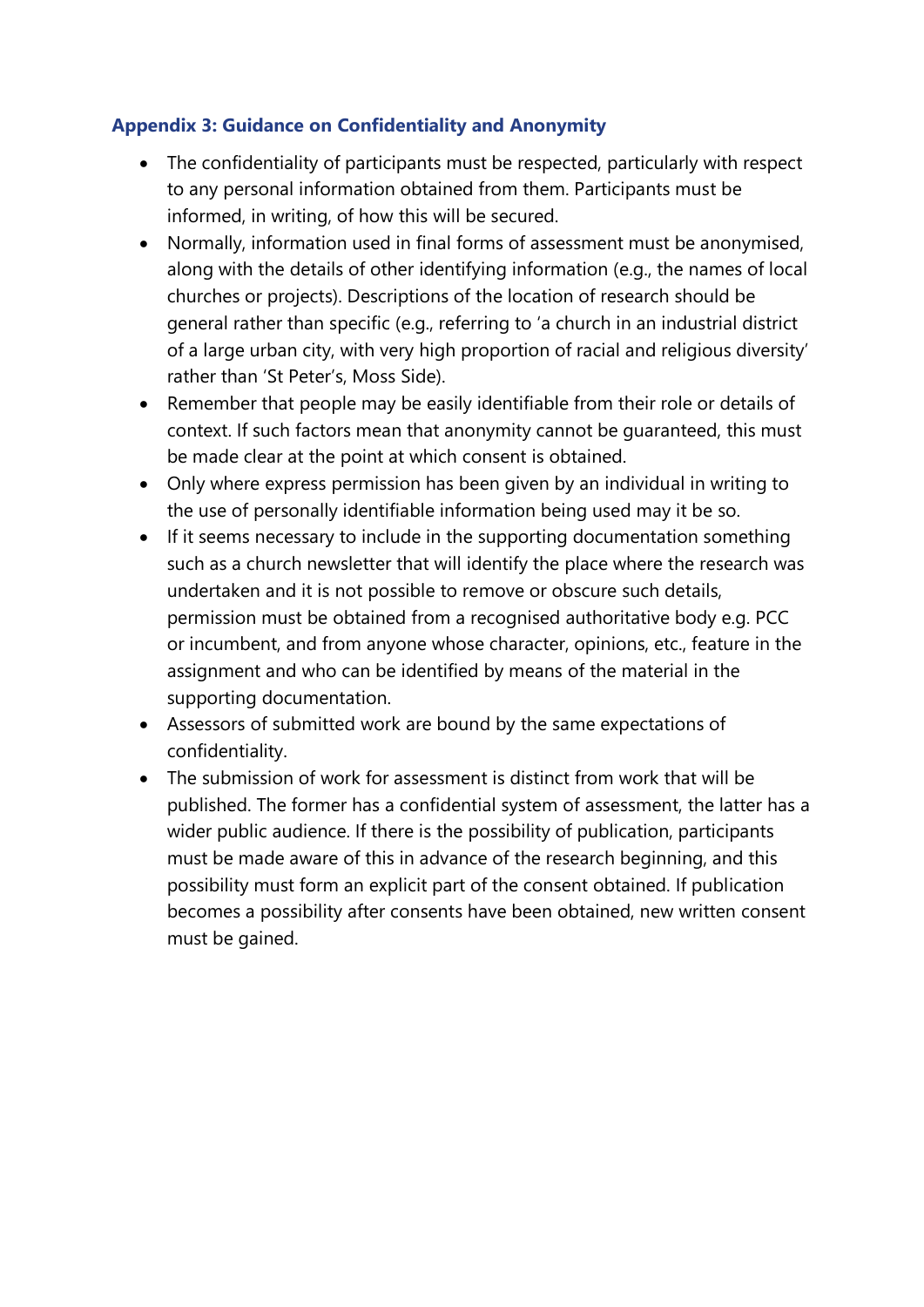## **Appendix 4: Guidance on the Conduct of Interviews**

- Act politely and courteously at all times.
- Explain to the interviewee(s) the nature and purpose of your project.
- Explain how the interview is to be used.
- Obtain permission for the interview to be recorded if this will be necessary.
- Clearly set out the scope of confidentiality within the interview.
- Make it clear that the participant can terminate the interview at any time.
- Obtain any consents in writing.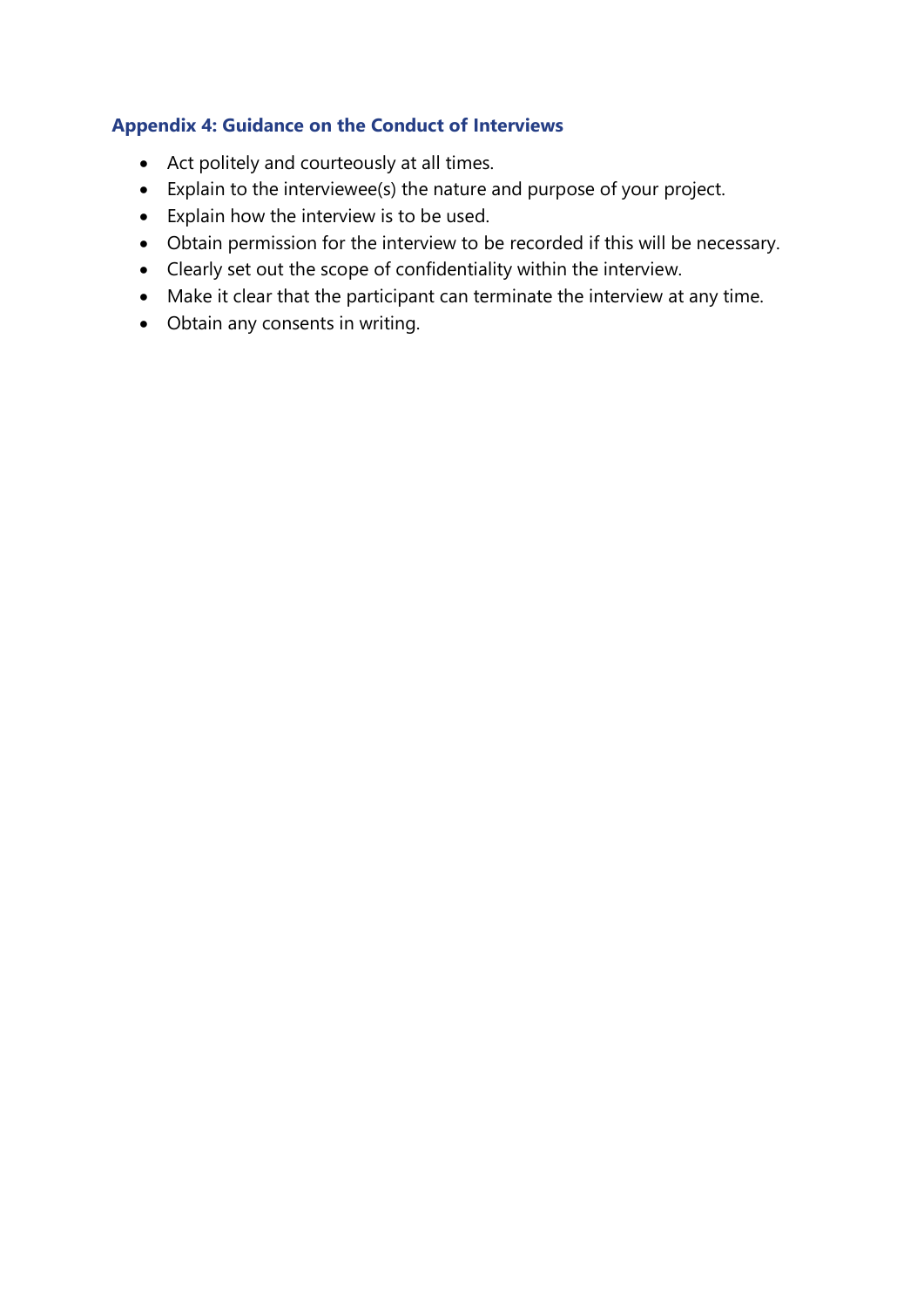### **Appendix 5: Procedure for Handling Data**

**Start of Process:** Researchers should first consider how data will be gathered, analysed, and managed and how and in what form relevant data will eventually be made available to others.

**Accuracy**: Researchers should consider how to maintain the data's accuracy e.g., transcription notes. If there is any doubt about the accuracy of personal or other data, then it should not be used until the accuracy can be confirmed.

**Consent:** Researchers must obtain from any human participants their informed consent. No participant should be included in the research unless they have their given consent. If appropriate it may be necessary for participants to be given a later opportunity to review their data, e.g., transcripts of interviews, and amend if necessary or to withdraw consent for the use of the data.

**Individual Rights:** Individuals have, under the General Data Protection Regulations, the right to see all their personal data held by the researcher. It is the individual researcher's responsibility to ensure that GDPR regulations are observed.

**Sensitive Data and Security:** Any data, files, or other digital or electronic items including audio or video material used or produced in the course of gathering sensitive material must be stored securely. Researchers should not leave records containing personal data unattended in offices or areas accessible to the members of the public. They should ensure that personal data is not displayed on computer screens visible to passers-by. They should be aware that these security considerations also apply to records taken away from St Padarn's e.g., on a laptop to another destination. Data should be anonymised wherever possible to prevent the loss of personal identifiable data.

The Terrorism Act 2006 and the Counter-Terrorism and Security Act 2015 outlaw the dissemination of terrorist publications if the individual concerned has the intention to encourage or induce others. Therefore, particular care must be taken to look after research data and materials that fall into this category and any other potentially criminally sensitive material appropriately, and dissemination should be avoided wherever possible. Physical materials such as manuals, reports, or other hard copy documents should be scanned and uploaded to a secure area, and the original hard copy then destroyed. If this is not possible then the material should be kept in a locked filing cabinet or similar.

**Review Files:** Researchers should only create and retain personal data where absolutely necessary. They should securely dispose of or delete any personal data that is out of date, irrelevant or no longer required. It is good practice to hold regular reviews of files and discard unnecessary or obsolete data systematically.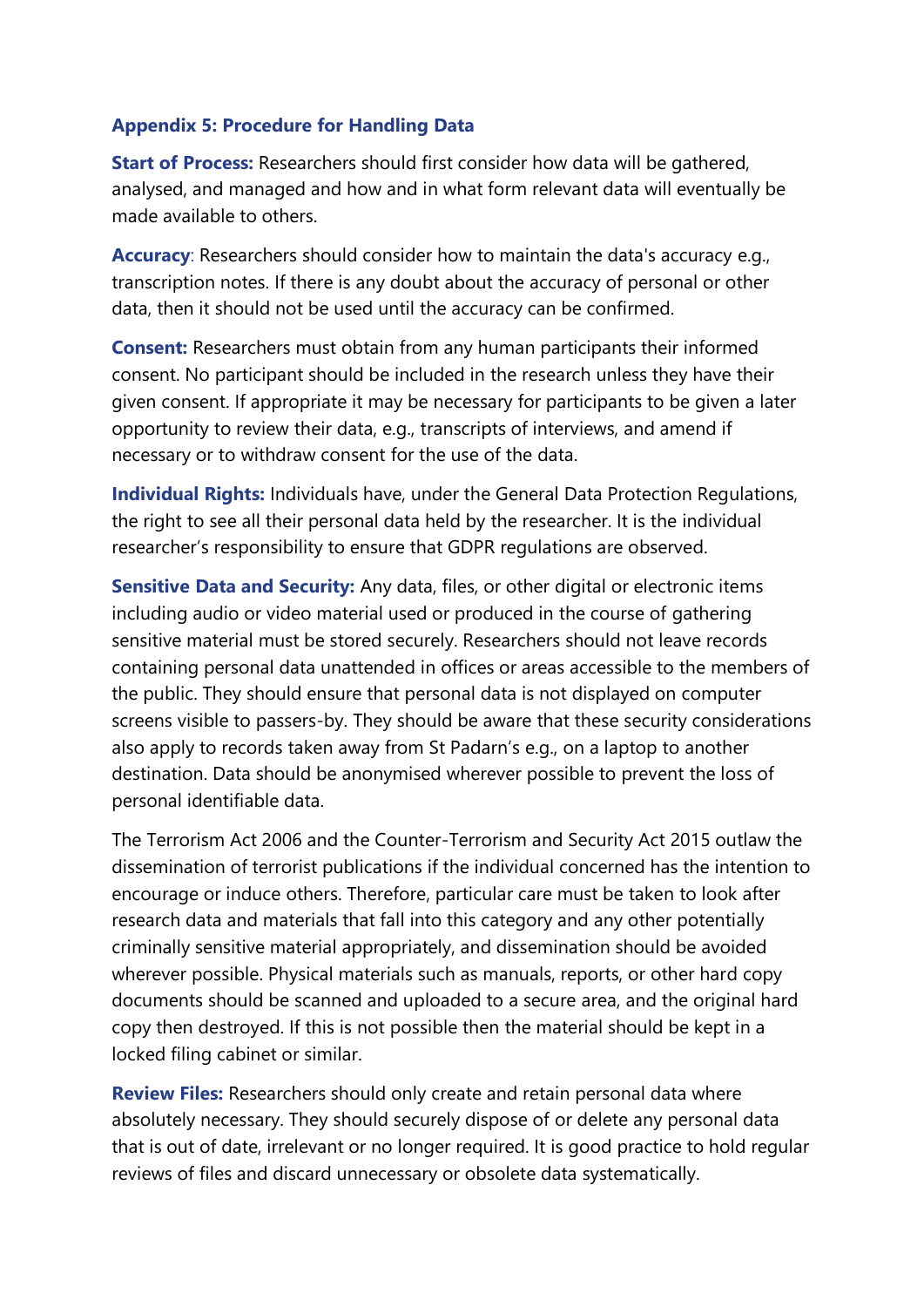**Retention:** Subject to any legal, ethical, or other requirements, data should be kept intact for any legally specified period and otherwise for the following length of time from the end of the project: e.g., 1 year for undergraduate studies, 2 years for postgraduate taught studies, and six years for level 8 studies.

**Disposal of Records:** When discarding paper records that contain personal data, they should be treated confidentially (i.e., shred such files rather than disposing of them as wastepaper). Similarly, any unnecessary or out-of-date electronic records should be deleted.

**Third Parties:** Personal data should never be revealed to third parties without the consent of the individual concerned or other reasonable justification. This includes parents, guardians, relatives, and friends of the data subject who have no right to access information without the data subject's consent. Personal data can only be legitimately disclosed to third parties for purposes connected with a learner's studies and to meet statutory or legal requirements, but only where St Padarn's is satisfied regarding the enquirers' identity and the legitimacy of the request. Researchers should also maintain confidentiality where undertakings have been made to other third parties, organisations or to protect intellectual property rights. Learners should also ensure, so far as is practicably possible, that they do not reveal unnecessary details of their subjects that are of an identifiable nature to their supervisors or to other members of the St Padarn's community.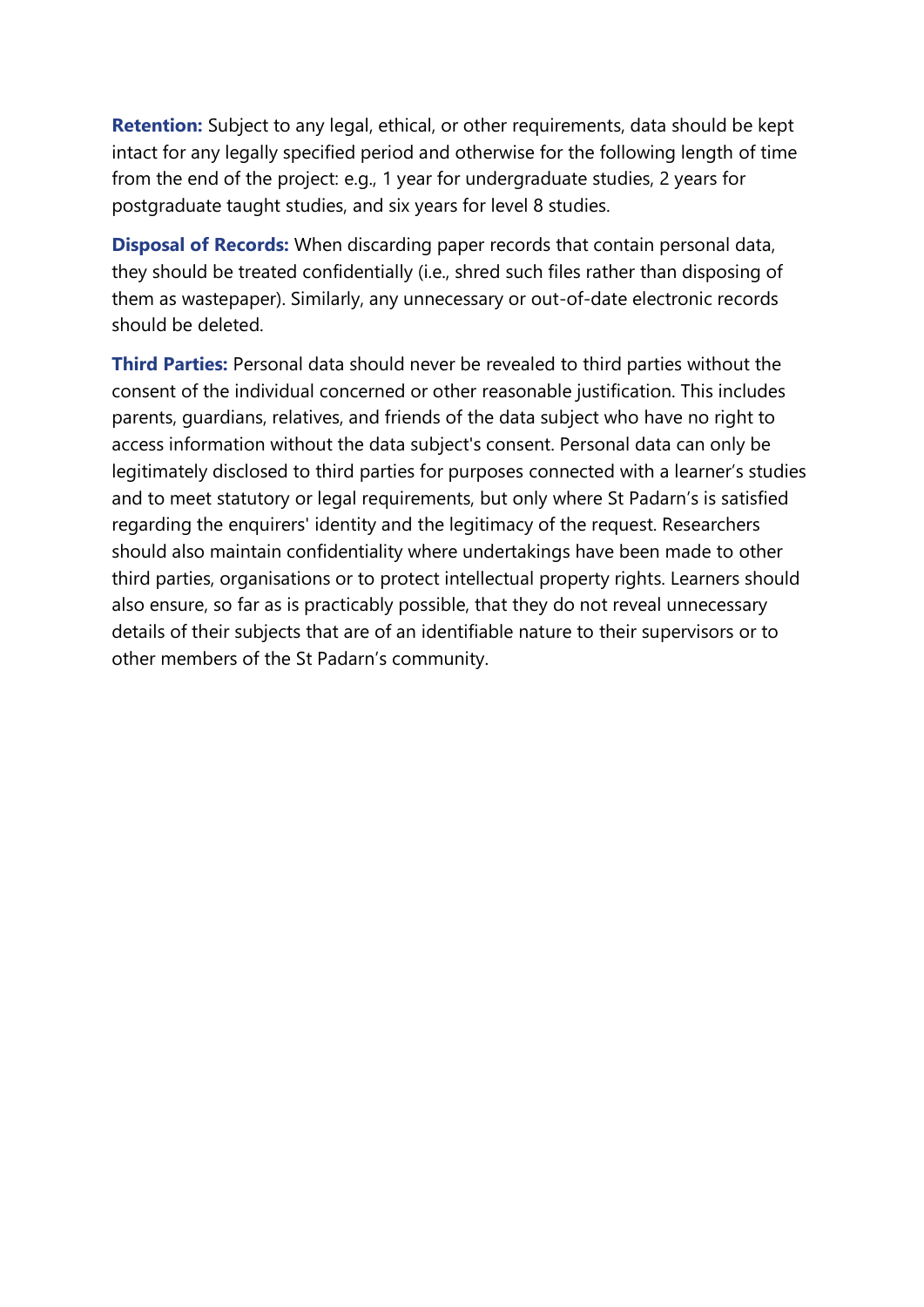**Appendix 6: Guidance for Participant Consent Form Participant Identification Code (if appropriate):**

**Title of Project:**

**Researcher Name:**

**Supervisor Name (if appropriate):**

#### **Please read and sign:**

(Additional information should be included as appropriate, e.g. 'I agree to the interview being audio recorded).

**I confirm that I have read and understood the information sheet about the above-named project and have had the opportunity to ask questions.**

**I understand that participation is voluntary and that I am free to withdraw at any time prior to the research project being written up, without giving a reason.**

**I agree to take part in this project.**

| <b>Name of participant:</b> |  |
|-----------------------------|--|
| Date:                       |  |
| <b>Signature:</b>           |  |
| <b>Name of researcher:</b>  |  |
| Date:                       |  |
| <b>Signature:</b>           |  |

**Participants will be given a copy of this signed and dated consent form. The original signed consent form will be kept by the researcher.**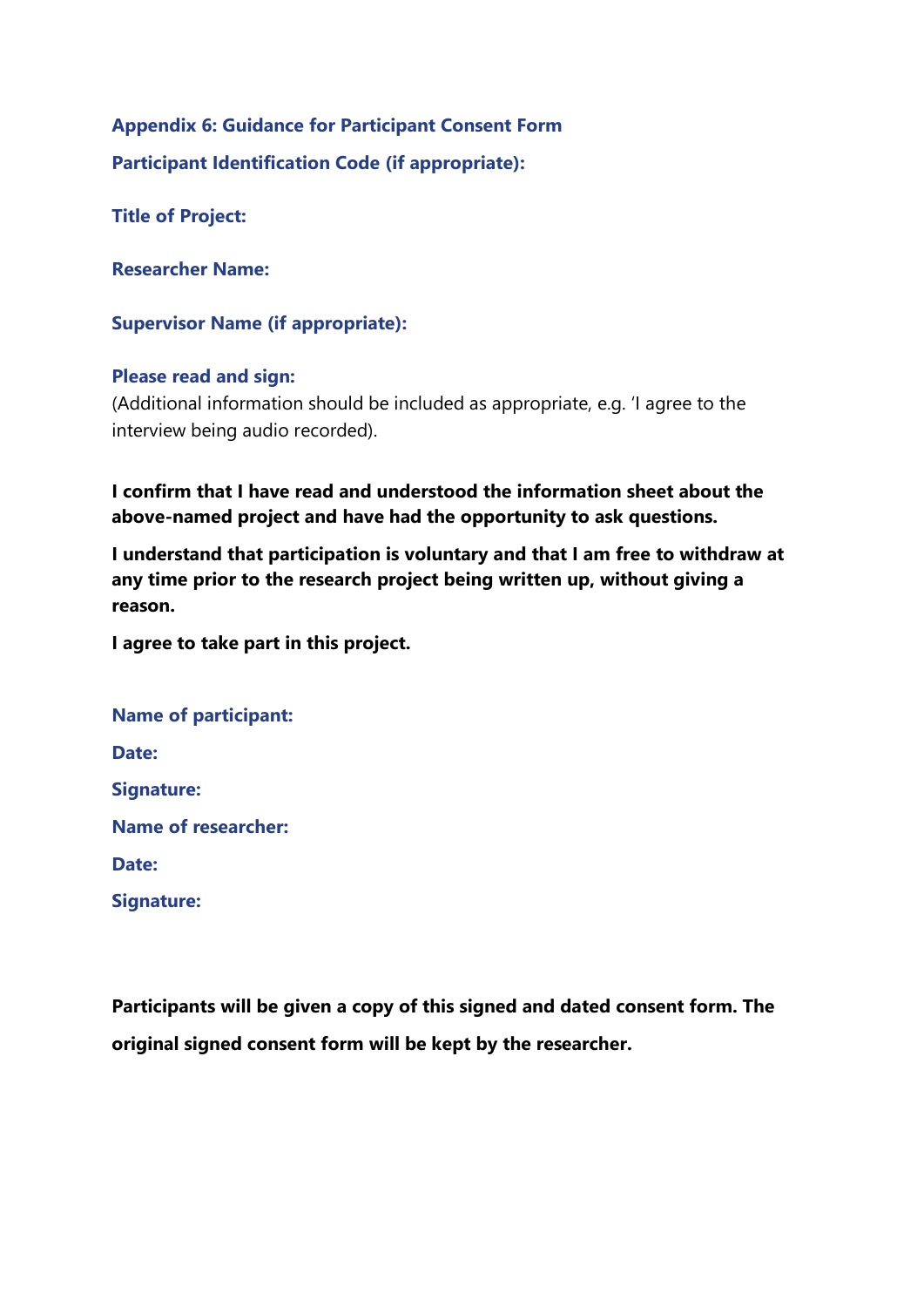## **Appendix 7: Guidance for Participant Information Sheet**

Potential participants in your research should be given sufficient information to allow them to decide whether or not they wish to take part. The information you give should be written in clear, non-technical language that is easy to understand. You should include the following information:

### **1. Study Title**

Give the title of your study. If it contains technical terms or is not self-explanatory to a lay person, you should include a brief explanation.

## **2. Invite Participation**

A brief paragraph inviting the person to take part. For example:

You are being invited to take part in a research study. In order to help you decide it is important for you to understand why the research is being done and what it will involve. Please take time to read the following information carefully. You may wish to discuss it with others. For any further information or questions about my research, please contact me on: XXXX

# **3. Provide Brief Information on the Aims and Purpose of the project**

## **4. Explain why the Person has been Chosen and who else will take part**

### **5. Informed Consent**

The potential participant should be told that participation is entirely voluntary. For example:

You are free to decide whether or not to take part. If you decide you do wish to take part, you are free to withdraw at any time, without giving a reason. It is usually not practical to withdraw after the research project has been written up. If you take part, you will be asked to sign a consent form, and you will be given a copy of it to keep.

# **6. Information about what the Research will Involve**

Clear description of what the participant will be asked to do, giving an idea of how much time it will take. You should give information about your research method, e.g., interview or focus group.

# **7. Information about any Risks or Benefits for the Participant**

Risks - for example if your interview addresses potentially painful personal issues which may affect the participant's well-being, you should alert them to this possibility, and provide information about who they should contact for support if this happens.

Benefits - for example, your research might provide an opportunity to contribute to our understanding of some issue. Do not exaggerate the benefits if none are obvious.